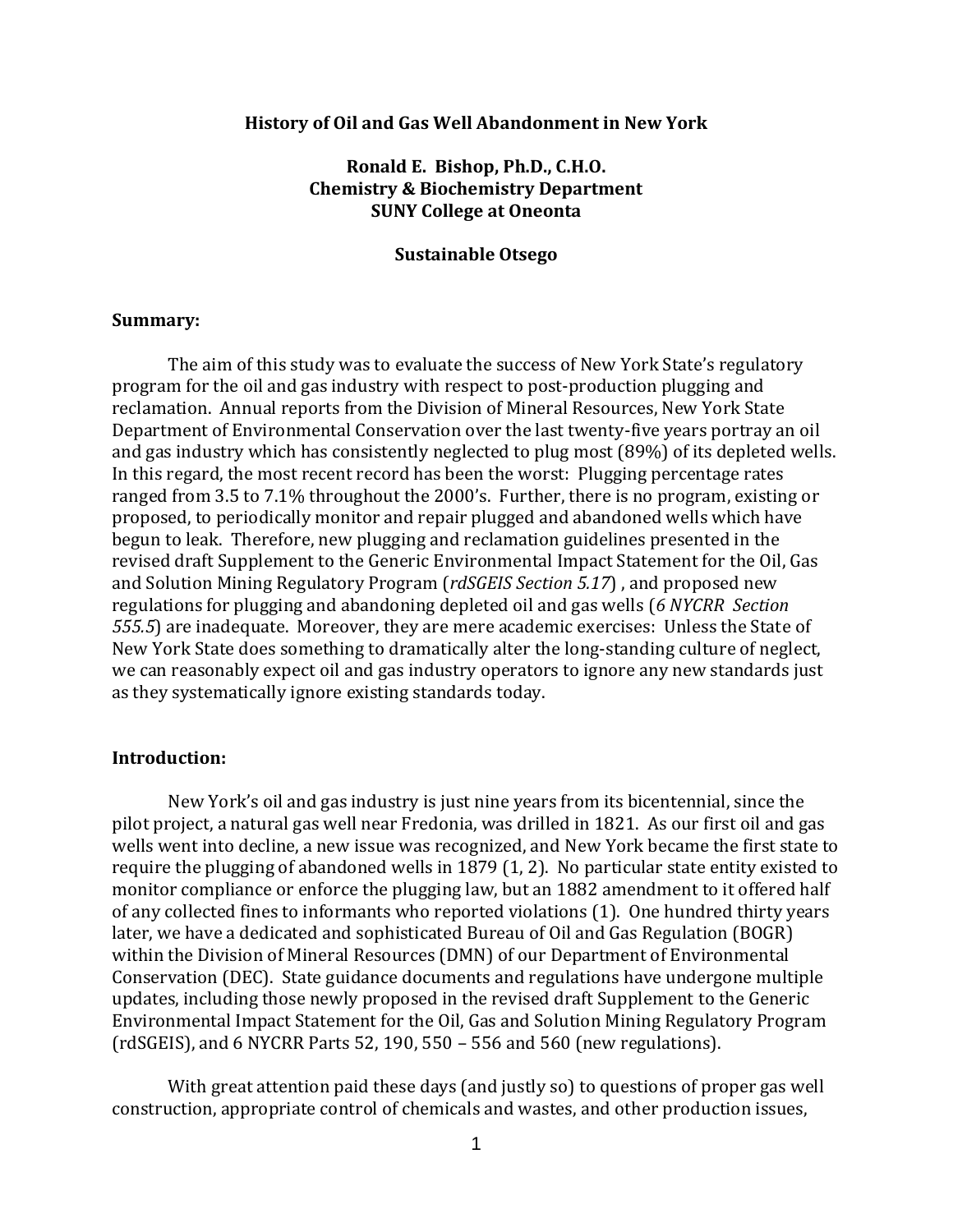post-production cleanup has received relatively little notice. In numerous discussions with both opponents and proponents of shale gas development, all appear to consider our state's legacy of improperly abandoned oil and gas wells a "real" problem, but an "old" problem; the common perception is that the DEC now has this issue under control.

However, the issue is both nuanced and pressing, according to Lou Allstadt, a former senior oil and gas company executive (3): "Very little attention is paid to the end of the life of an oil or gas well. I think you will find that it is rare for the larger companies to plug and abandon their older wells. Rather, at some point, a smaller company with lower overheads and less expensive operating costs will offer to buy the old wells at a price that gives the original company a better return than continued operations. The original company uses the cash to finance new investments. The buying company operates with lower costs because they spend less on maintenance and safety items and they have fewer well qualified people to pay. The chain may end there or continue through smaller and ever lower cost operators who do no preventive maintenance at all, do the bare minimum of repairs to keep the well going and eventually walk away, maybe after plugging the hole as cheaply as possible and maybe not plugging at all. The smaller companies often operate each well or group of wells under a separate corporate entity that is always stripped of cash, so if something goes wrong there are no assets to pay off claims. Not all small operators will do this, but it happens.

"In conventional fields these selling/buying cycles might start when the field is 20 - 30 years old and run for another 20 -30 years. By the time these wells are abandoned, the casings have been subjected to corrosive fluids for many years. At the end there is just enough left to squeak past any inspections. When it costs too much to repair versus what might be produced, the well is abandoned. Whether it is plugged before it is abandoned depends on the final operator. In tight shale this could all take place over a much shorter time period and the abandoned wells could increase quickly." (3) Indeed, industry analysts have presented evidence that tight shale gas wells decline much more quickly than oil and gas wells in conventional deposits. (4)

A second area of concern is that well casings deteriorate over time, and begin to leak (5 – 7). Due to a combination of cement cracks and continued development of pressure from gases and other fluids (5), leaks have been shown to develop in half of the well casings studied in just fifteen years (6). Leaks in plugged wells have also been demonstrated (7). The idea that plugged wells are indefinitely stable is obviated by these industry reports, so to be effective, our oil and gas regulatory program must not only ensure that abandoned wells are properly plugged, but must also periodically inspect – and, if necessary, repair – the plugged and abandoned wells.

The central question of this study is, "How successful has our oil and gas regulatory program been, particularly with respect to post-production plugging, reclamation and inspection?" Credible answers to this question have been, as this author discovered, "hiding in plain sight" for years.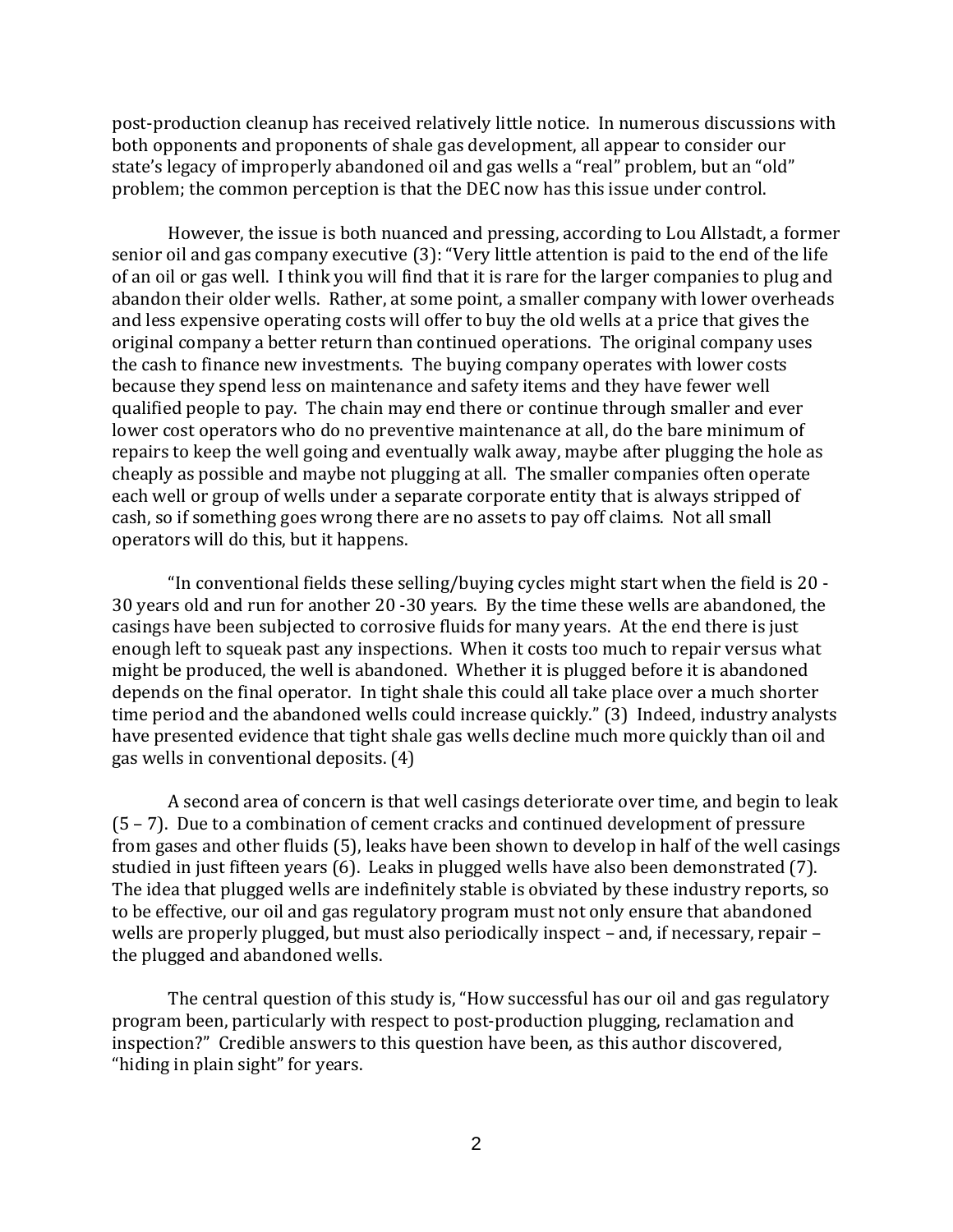## **Methods:**

#### *Data Sources:*

Most data for this investigation came from annual reports by the DEC's Division of Mineral Resources (DMN). Reports which were accessible from the DEC's web site included those from 1994 through 2009 (8). Reports from 1985 through 1993 were obtained by request from the DEC. Other data came from the 1994 New York State Review (STRONGER) report (9) and the New York State priority plugging list (10). These reports constitute the entire official body of public records on this topic in the State of New York.

## *Influence of Shut-in Wells:*

The results are expressed in terms of oil and gas wells which had been reported as "inactive", defined as having zero production. To evaluate them appropriately, the reader should note that an oil or gas well may be considered inactive either because it is depleted or shut in. A shut-in well is one which is capable of producing oil or gas, but is not connected to a pipeline or for some other reason is temporarily sealed to prevent product loss. It is unlawful to shut in an oil or gas well in New York State for more than one year, except by specific permission from the DEC (§*6 NYCRR Part 555.2*). The data for this study were collected from the "abandoned wells" sections of the annual reports, where such sections existed (reports from 2002 and later), and the context of the narratives consistently implied that the inactive wells cited there were, in fact, depleted. However, data from earlier reports were taken from oil and gas production tables which provided no narrative context. Therefore, it should be noted that any shut-in wells inadvertently included the "inactive" column would yield plugged oil and gas well percentages which were slightly lower than their true values.

# *Influence of "Other" Plugged Wells:*

The annual reports data for plugged wells included oil, gas and other regulated wells. The "other regulated wells" included salt solution and stratigraphic geothermal wells, and their numbers were expressly stated in only seven of the reports (from 2003 – 2009). The numbers of these "other" wells ranged from 15 to 55 per year. To maintain consistency of data handling across the entire 25 years reported, these "other" wells were not subtracted from the "plugged" column. Therefore, it should be noted that this yielded percentages for plugged oil and gas wells which were higher than their true values. These are noted below as "uncorrected values".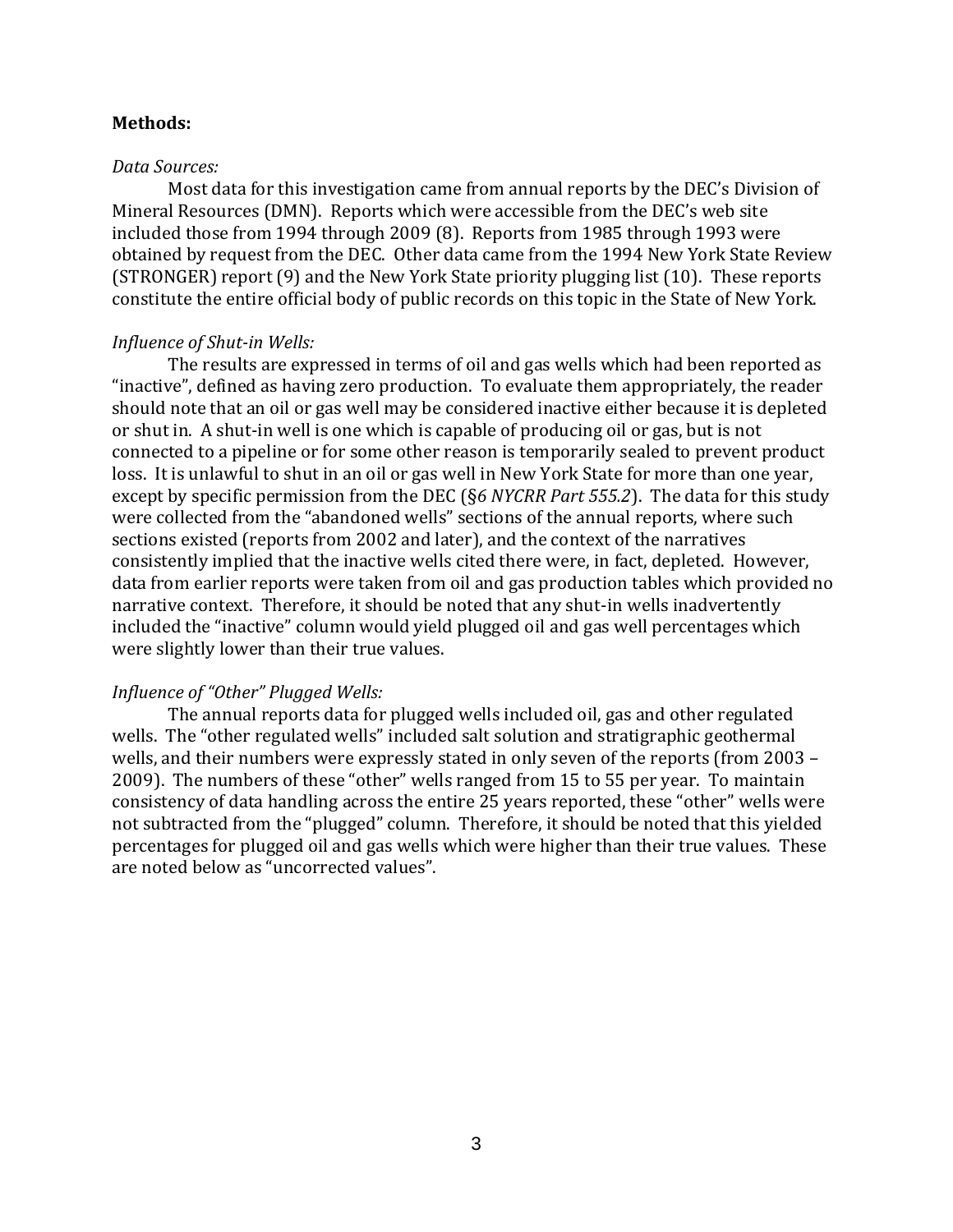# **Results:**

The results of this study are summarized in Table I:

| Year | Inactive* | Plugged | Percemt <sup>+</sup> | <b>Comments</b>                                |
|------|-----------|---------|----------------------|------------------------------------------------|
| 1985 | 2505      | 269     | 10.7                 |                                                |
| 1986 | 2468      | 471     | 19.1                 |                                                |
| 1987 | 2543      | 417     | 16.4                 |                                                |
| 1988 | 2348      | 322     | 13.7                 |                                                |
| 1989 | 2620      | 260     | 9.9                  |                                                |
| 1990 | 2707      | 961     | 35.5                 | Record high number of wells plugged            |
| 1991 | 2069      | 376     | 18.2                 |                                                |
| 1992 | 1502      | 244     | 16.2                 |                                                |
| 1993 | 1642      | 263     | 16.0                 |                                                |
| 1994 | 1887      | 248     | 13.1                 | 48,000 total abandoned 0 & G wells estim. (9)  |
| 1995 | 1784      | 219     | 12.3                 |                                                |
| 1996 | 2215      | 233     | 10.5                 | 96 newly discovered abandoned                  |
| 1997 | 1974      | 187     | 9.5                  | 200 newly discovered abandoned                 |
| 1998 | 2169      | 169     | 7.8                  |                                                |
| 1999 | 1748      | 138     | 7.9                  | 270 newly discovered abandoned                 |
| 2000 | 2190      | 131     | 6.0                  | 220 newly discovered abandoned                 |
| 2001 | 2259      | 79      | 3.5                  | 150 newly discovered abandoned                 |
| 2002 | 2272      | 146     | 6.5                  | first mention of priority plugging list        |
| 2003 | 2379      | 142     | $6.0^{\Delta}$       |                                                |
| 2004 | 2526      | 145     | $6.0^{\Delta}$       |                                                |
| 2005 | 2658      | 150     | $5.6^{\Delta}$       | 2117 known wells unreported                    |
| 2006 | 2871      | 213     | $7.4^{\Delta}$       | 1103 known wells unreported                    |
| 2007 | 2460      | 192     | $7.8^{\Delta}$       | 822 known wells unreported                     |
| 2008 | 3071      | 221     | $7.2^{\triangle}$    | 57,000 total abandoned 0 & G wells est. (10)   |
| 2009 | 3043      | 240     | 7.9 <sup>4</sup>     |                                                |
| 2010 |           |         |                      | not yet released to public                     |
| 2011 |           |         |                      | priority plugging list details 4722 wells (11) |

# **Table I: Annual Plugging Rates of Abandoned Oil and Gas Wells in New York State**

\* Oil and gas wells reported to have zero production

† Plugged divided by inactive wells x 100

∆ Uncorrected values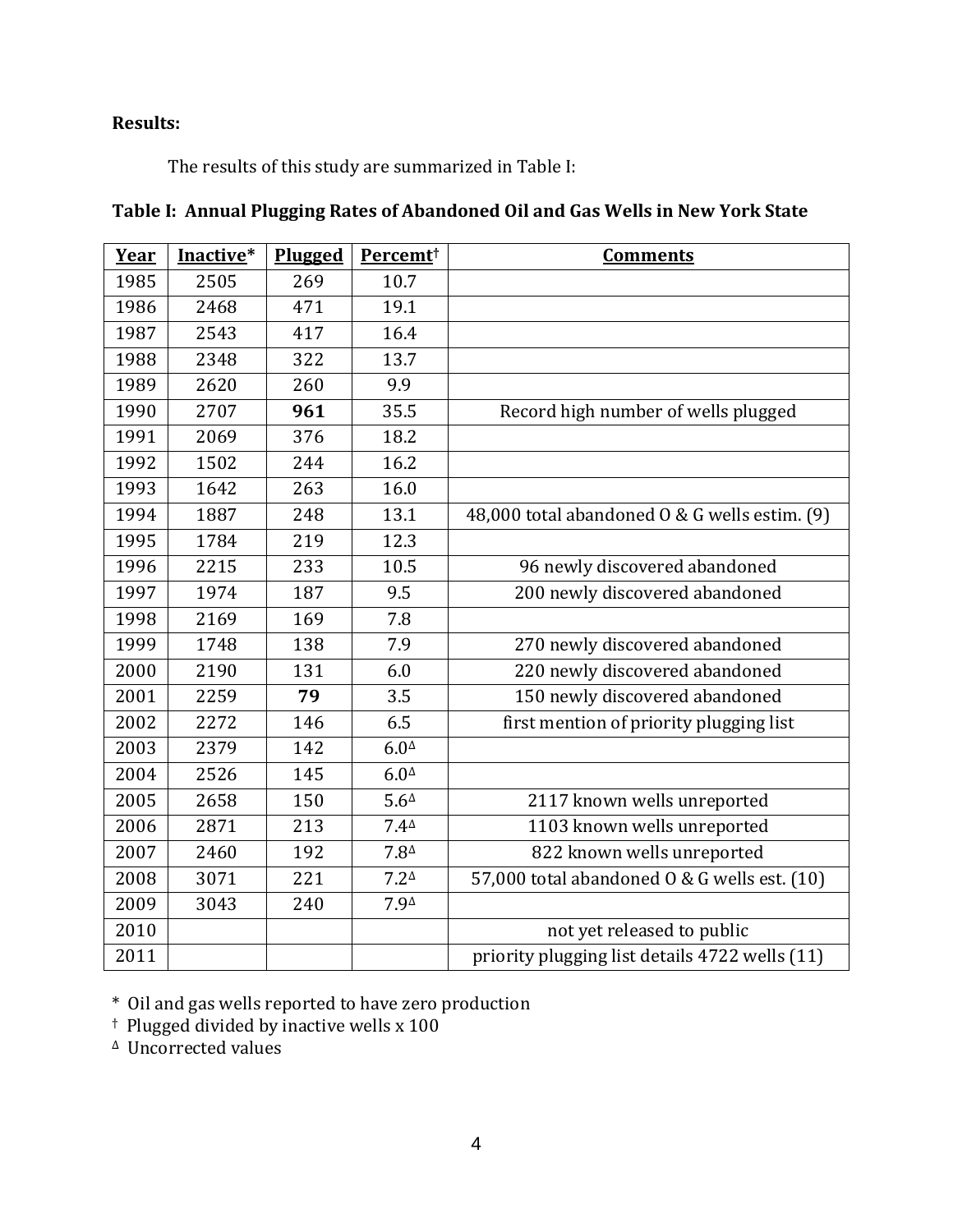As indicated in the table (above), oil and gas industry operators have consistently failed to plug and properly abandon most inactive oil and gas wells as long as records have been kept by New York State. Over the 25 years available for study, just one out of every nine depleted wells was plugged properly, (mean average = 11.2%). And the more recent segment of the record is worse than the earlier part: throughout the 2000's, plugging rates ranged from 3.5% to 7.9% (uncorrected values), with a mean average of 6.4% for that 10 year period. By comparison, plugging rates for the preceding 15 years ranged from 7.8% to 35.5%, with a mean average of 14.5%. Obviously, none of these plugging and reclamation rates approached 100%.

However, the percentages shown in Table I for the years 2003 to 2009 are known to be inflated, since the numbers of "other than oil and gas" wells which had been plugged were reported. Corrected plugging percentages for those years are presented in Table II:

| <u>Year</u> | <b>Inactive</b> | <b>Plugged</b> | "Other" | Corrected* | Percent <sup>†</sup> |
|-------------|-----------------|----------------|---------|------------|----------------------|
| 2003        | 2379            | 142            | 15      | 127        | 5.3                  |
| 2004        | 2526            | 145            | 39      | 106        | 4.2                  |
| 2005        | 2658            | 150            | 55      | 95         | 3.6                  |
| 2006        | 2871            | 213            | 22      | 191        | 6.7                  |
| 2007        | 2460            | 192            | 31      | 161        | 6.5                  |
| 2008        | 3071            | 221            | 12      | 209        | 6.8                  |
| 2009        | 3043            | 240            | 24      | 216        | 71                   |

**Table II: Corrected Plugging Percentage Values, 2003 – 2009**

\* Plugged minus "other" wells

† Corrected divided by inactive wells x 100

When the values from Table II are folded into the overall data set – an awkward operation, since not all of the percentage values can be corrected with the information available, the average oil and gas well plugging rate falls to 10.9% over 25 years, the average rate from 1985 to 1999 remains unchanged at 14.5%, and the average percentage of inactive oil and gas wells plugged from 2000 to 2009 falls to 5.6%, with a range of 3.5 to 7.1%. Again, none of these post-production cleanup rates approach 100%.

Now, the true scale of our problem with orphan abandoned oil and gas wells in New York State is not known. The reports consulted did not distinguish between newly depleted wells and inactive wells which were carried over from previous years. Thus, the "snapshot" found in each annual report does not provide a basis from which one can construct a running tally of these wells. The estimated totals included in the table above – one, 48,000, from the DEC's response in 1994 to an external review panel (9) and the other, 57,000, from the 2008 annual report (originally found in (10), but absent from with the subsequently revised online version) – were not accompanied by any form of accounting; they were, in this author's opinion, arbitrary and unsupported.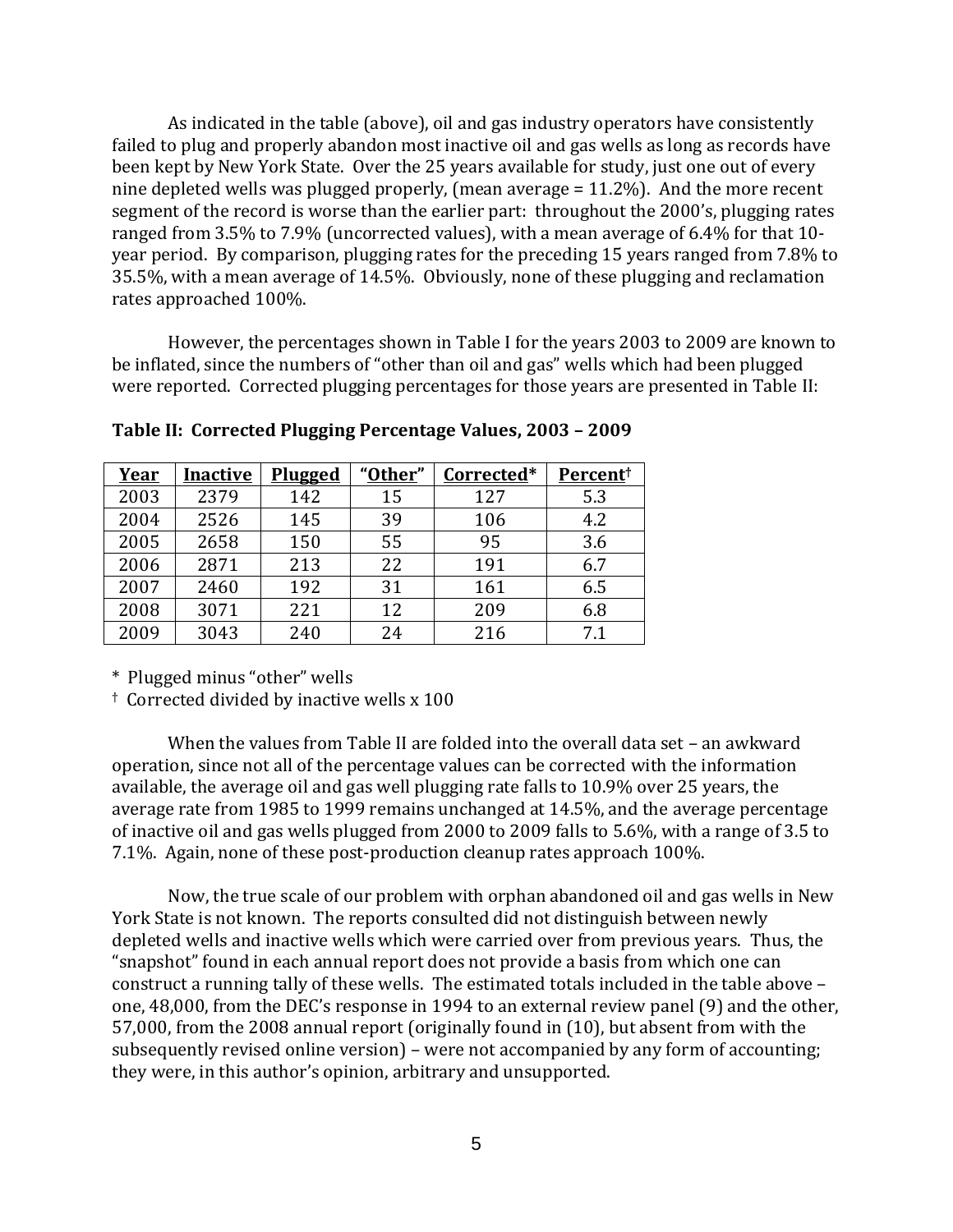Approved well transfers could conceivably provide a means of access to abandoned oil and gas well totals. Some 13,000 such transfers were made from 1987 – 1994, and more than 1600 annually since then (annual report series from 1994 to 2009). However, as pointed out above (3), there is no "formula" that relates changing well ownership to numbers of depleted wells, so this approach would not lead to a reliable estimate for wells abandoned during the years reported, let alone in the decades that preceded any agency records (1821 – 1966) (1, 2).

An assumption that the wells on New York's priority plugging list (11) constitute all the orphan abandoned oil and gas wells in the state would also be unsound. Details within some of the reports directly contradict such a notion. For example, the inactive wells reported in 2005 plus the known, unreported wells and "other, known orphan wells" (12) sum to nearly 9000 wells, nearly twice the 4722 wells on the current priority plugging list (11), and twenty times the number of wells on that list in 2005. Further, quoting from the 2009 annual report, "Most of the [abandoned] wells date from before New York established a regulatory program." (13); reports from 2002 onward suggest that the locations of fully half of our orphan abandoned oil and gas wells are not known. Clearly, the wells in undisclosed locations are not on the priority plugging list. We may never know exactly how many abandoned oil and gas wells are in New York, but the more than 4700 on the priority plugging list appear to represent just the proverbial "tip of the iceberg".

What significance does this issue have for anyone? As if to answer this question, the authors of the 2002 and 2003 annual reports (Mineral Resources Division Director Bradley J. Field and his staff) (14, 15) presented case studies of individual abandoned oil and gas wells. Selected cases are re-presented below for illustration.



**Figure 1:** "This Priority Plugging List well in the City of Rome, Oneida County was discharging brine at a rate of five gallons per minute into a wetland adjacent to Brandy Brook and had already killed over an acre of vegetation in 1998." (14)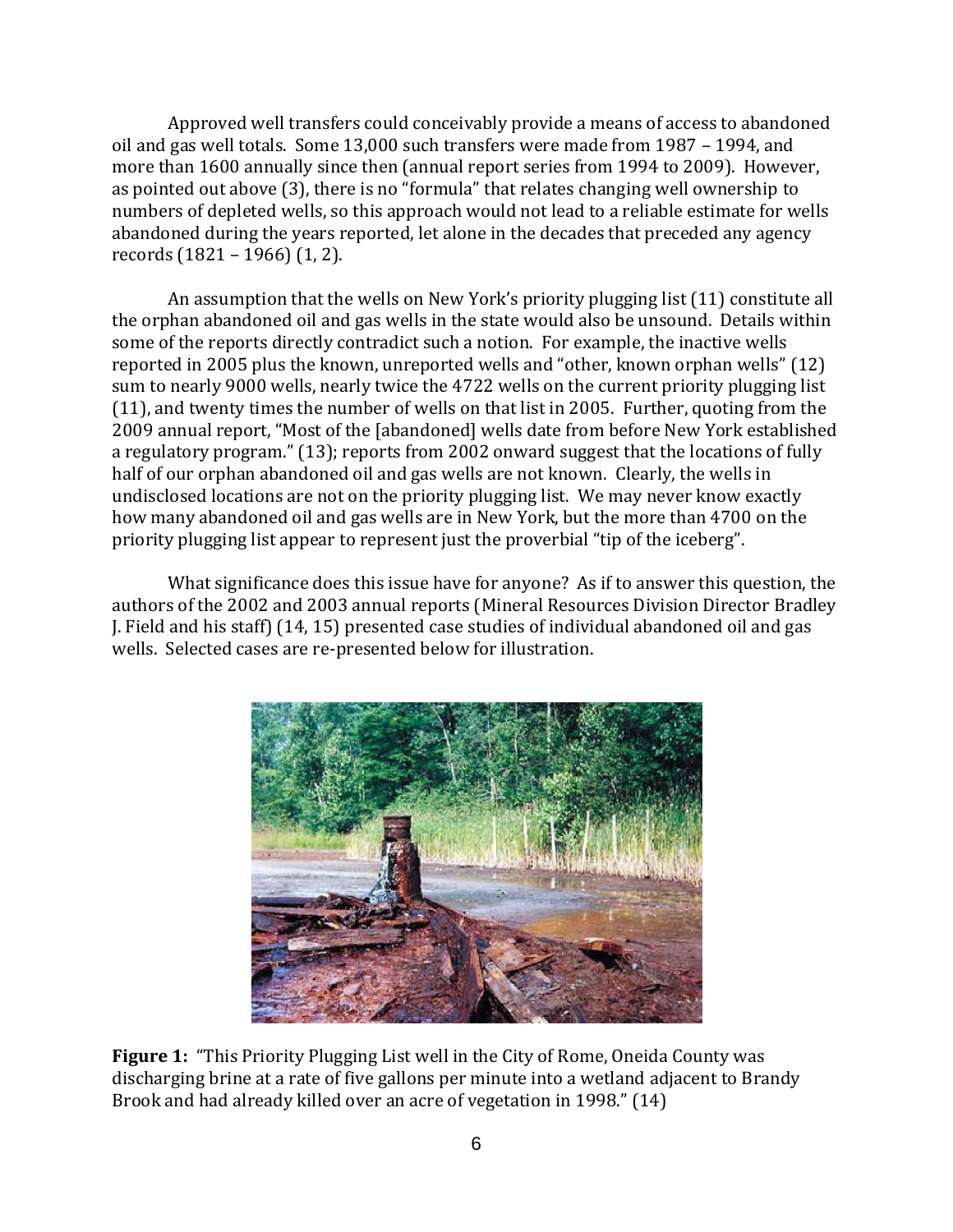

**Figure 2:** "Pipeline company employees detected natural gas emanating from two residential lawns in the Village of Rushville, Ontario and Yates County. Explosive gas levels were also found inside a garage. Division staff uncovered two natural gas wells in the vicinity. Gas in the soil declined when the wells were vented under DEC direction. Roughly 24 gas wells were drilled in the village in the 1900's and need to be plugged when funds are available. The backhoe is excavating a leaking well next to a building." (14)



**Figure 3: "**During construction of a new bus garage at the Bolivar-Richburg High School in Allegany County, several buried abandoned wells were uncovered. Since no well records were available, the school had to bring in a small service rig (red equipment in foreground) to check the condition of the wells. All the wells had to be plugged before construction could resume. This is not the first school well incident that the Division has handled. For example, in nearby Wyoming County DEC plugged a gas well that was leaking brine in the parking lot of Wyoming County Central School in 1991." (14)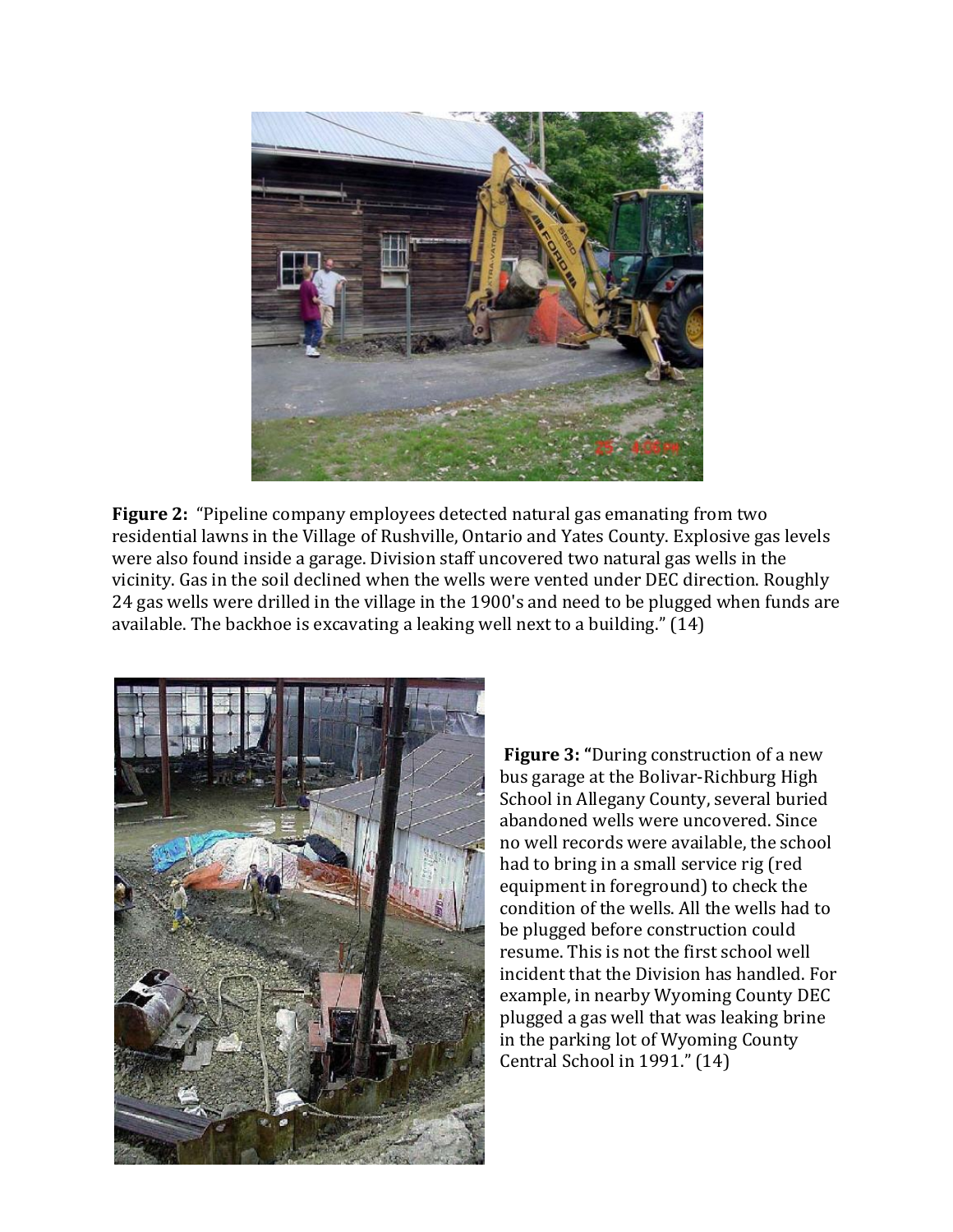

**Figure 4:** "Town of West Union, Steuben County ... abandoned well near creek leaking crude oil to water" (15)



**Figure 5:** "Old abandoned oil well under water in Town of Bolivar, Allegany County" (15)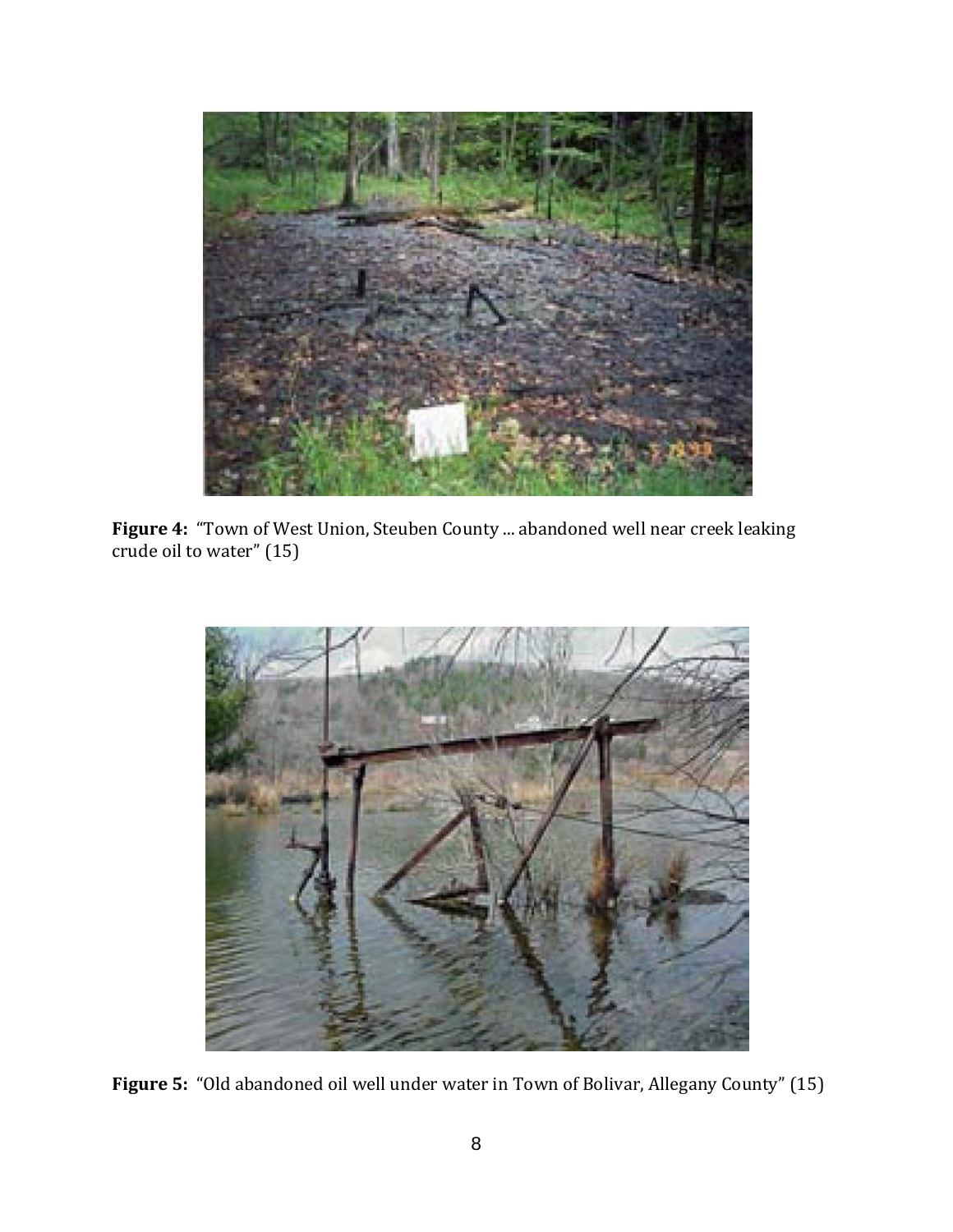

**Figure 6:** "A landowner in Cattaraugus County complained that a small oil leak in their yard was keeping away potential buyers for their house. An old map shows the well to be part of a long abandoned lease, but the Department does not know who the responsible party is. (15)



**Figure 7:** "In 2003 a landowner in Allegany County reported that a leaking well was causing an oil scum on their pond. The party responsible for the wells is an inactive company that has been the subject of pending DEC legal action for over 12 years. This is just one of the company's hundreds of long-abandoned wells." (15)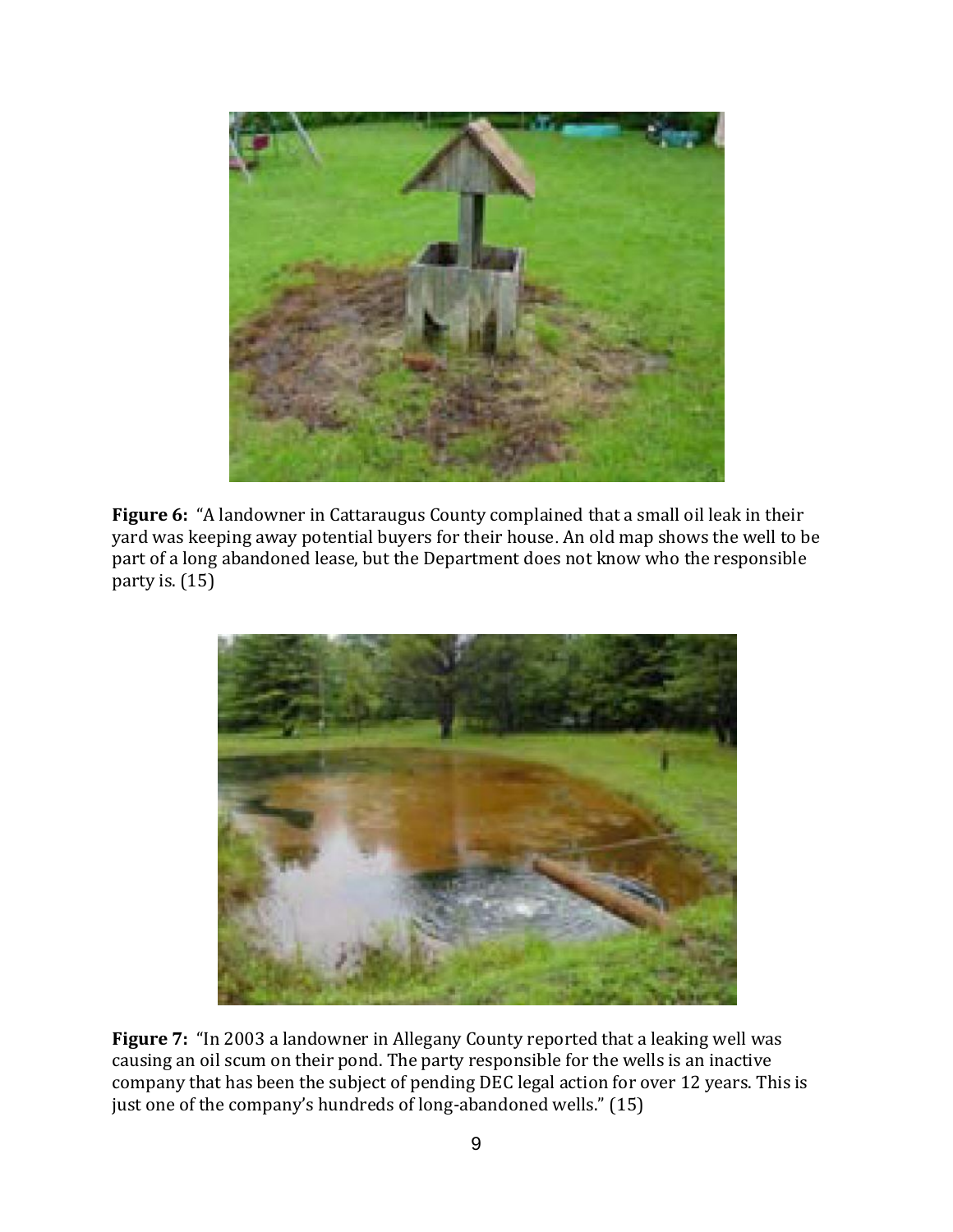## **Conclusions and Recommendations:**

From the evidence presented, it is clear that New York State's problems with abandoned oil and gas wells have never been brought under control and are growing worse with time. Notwithstanding efforts by the DEC's Bureau of Oil and Gas Regulation, industry operators routinely neglect post-production plugging and reclamation, and the ill effects are visibly widespread across the state. This finding directly contradicts statements from pro-industry spokespeople (such as representatives of the New York Independent Oil and Gas Association (NYIOGA) and others) to the effect that, "This industry is safe." This industry is not "safe" now, has never been demonstrated to be "safe", and will not become "safe" so long as oil and gas operators refuse to plug their wells and restore their work areas. Compliance with existing laws and regulations will arguably require a change of culture within the industry, an objective which has eluded regulators from their earliest attempts. From this perspective, New York State's oil and gas regulatory program has failed.

Under current regulatory conditions, the advent of high-volume, hydraulicallyfractured (HVHF) shale gas development to New York can reasonably be expected to result in an escalation of environmental and public health impacts, due to the increased scale of shale gas projects and compressed time frames for project development and decline. Therefore, this author's first recommendation is to prohibit all HVHF projects until:

 (a) All oil and gas wells in New York State which are known or suspected to require plugging have been added to the priority plugging list, and

(b) Every well on that list has been plugged and the area reclaimed.

The objective would be to demonstrate oil and gas industry compliance with existing laws before approving any more intensive industry operations in the state.

Secondary to that measure, BOGR officials should immediately be directed to prevent financially unqualified owners from obtaining oil or gas wells through transfer requests. If there isn't enough money available to locate and plug the state's abandoned wells, then our bonding and security levels are set too low. Regulation *6 NYCRR Part 551* should be further revised – using comprehensive cost-based analysis – to provide for bonding and financial security levels sufficient to plug and reclaim all oil and gas projects, with no discount for multiple wells.

The proposed § *6 NYCRR Part 555.5* should be further revised to include an evidence-based set of minimum plugging standards, instead of the arbitrary standards currently proposed. A new paragraph should be added to this Part to establish an inspection program for plugged and abandoned oil and gas wells.

*Section 2.4.6* of the rdSGEIS should be revised to accurately reflect the history of New York's oil and gas industry regulation with respect to post-production plugging, abandonment and reclamation.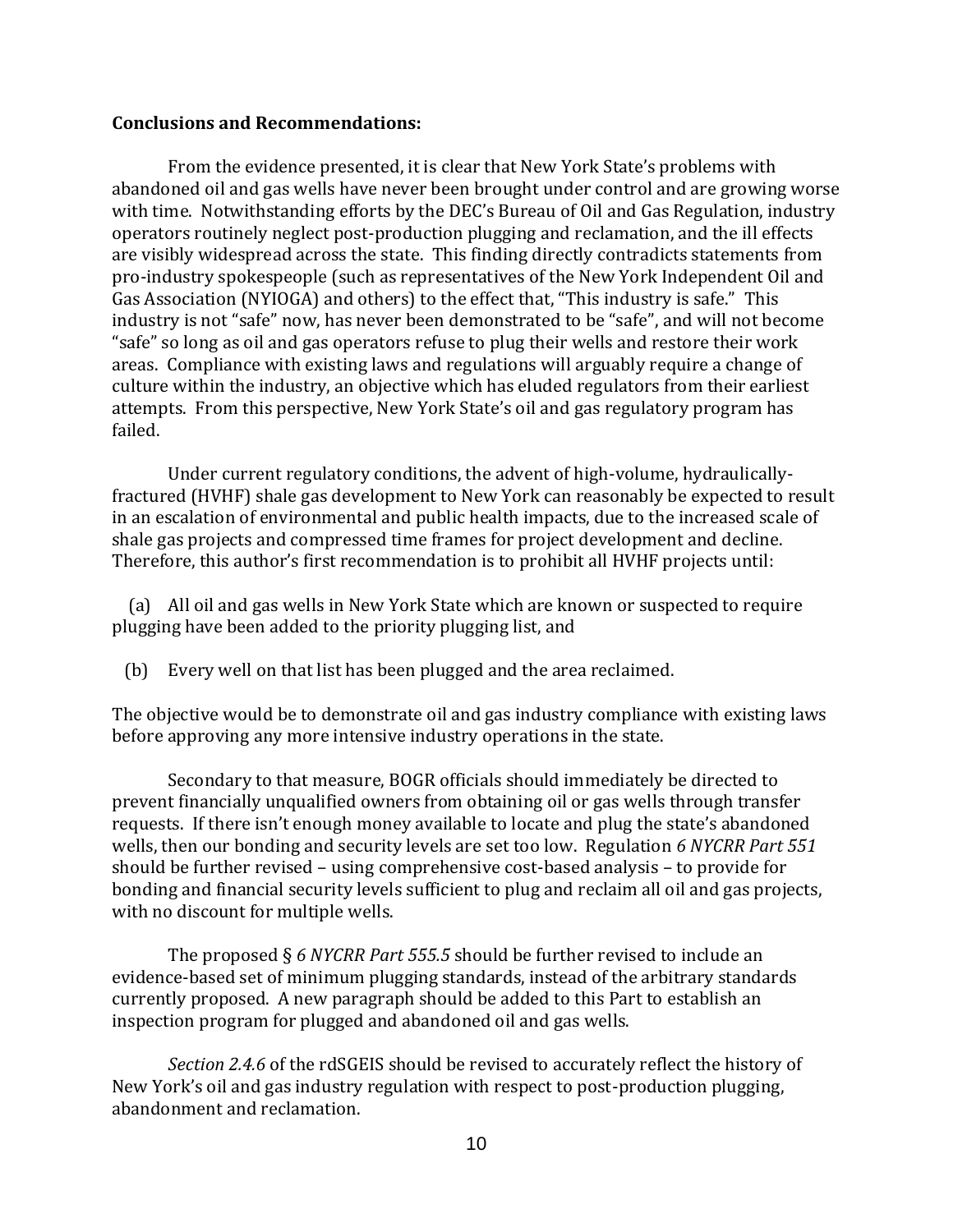*Section 3.2.3.3* of the rdSGEIS should be revised to clarify how discovery and reporting of abandoned oil and gas wells within one mile of HVHF projects will be implemented for abandoned wells in unknown locations.

*Section 5.17* of the reSGEIS should be revised to present a scientific evidence basis for plugging standards, to prescribe standards developed in response to the evidence basis, and to describe a systematic inspection program for plugged and abandoned wells.

# **References:**

 1. Chapter 4: "History of Oil, Gas and Solution Salt Production in New York State" (1992); In: Generic Environmental Impact Statement on the Oil, Gas and Solution Mining Regulatory Program (GEIS); *Division of Mineral Resources, New York State Department of Environmental Conservation* 

 2. Ground Water Protection Council (May 2009), Chapter 4: "History of Oil and Gas Regulation", In: State Oil and Gas Regulations Designed to Protect Water Resources; *National Energy Technology Laboratory / Office of Fossil Energy / U.S. Department of Energy*

 3. Louis W. Allstadt, Executive Vice President, Mobil Oil Corporation (retired) (January 2012), *Private Communication*

 4. Arthur E. Berman and Lynn F. Pittinger (August 5, 2011), "U.S. Shale Gas: Lower Abundance, Higher Cost"; *The Oil Drum*. http://www.theoildrum.com/node/8212

 5. Maurice B. Dusseault, Malcom N. Gray and Pawel Nawrocki (2000), "Why Oilwells Leak: Cement Behavior and Long-Term Consequences", *Society of Petroleum Engineers International Oil and Gas Conference and Exhibition*, Beijing, China, November 7 – 10, 2000 SPE Paper 64733.

 6. Claudio Brufatto, Jamie Cochran, Lee Conn, David Power, Said Zaki Abd Alla El-Zeghaty, Bernard Fraboulet, Tom Griffin, Simon James, Trevor Munk, Ferderico Justus, Joseph R. Levine, Carl Montgomery, Dominic Murphy, Jochen Pfeiffer, Tiraputra Pornpoch and Lara Rishmani (2003), "From Mud to Cement – Building Gas Wells", *Oilfield Review (Schlumberger)*, August 2003, pp 62 – 76.

 7. Teresa L. Watson and Stefan Bachu (2009), "Evaluation of the Potential for Gas and CO<sup>2</sup> Leakage Along Wellbores", *Exploration and Production Environmental and Safety Conference, Galveston*, Texas, March 5 – 7, 2007; *SPE Drilling & Completion*, March 2009, pp. 115 – 126.

 8. "New York Oil, Gas and Mineral Resources Annual Reports" (2012), *New York State Department of Environmental Conservation.* http://www.dec.ny.gov/pubs/36033.html